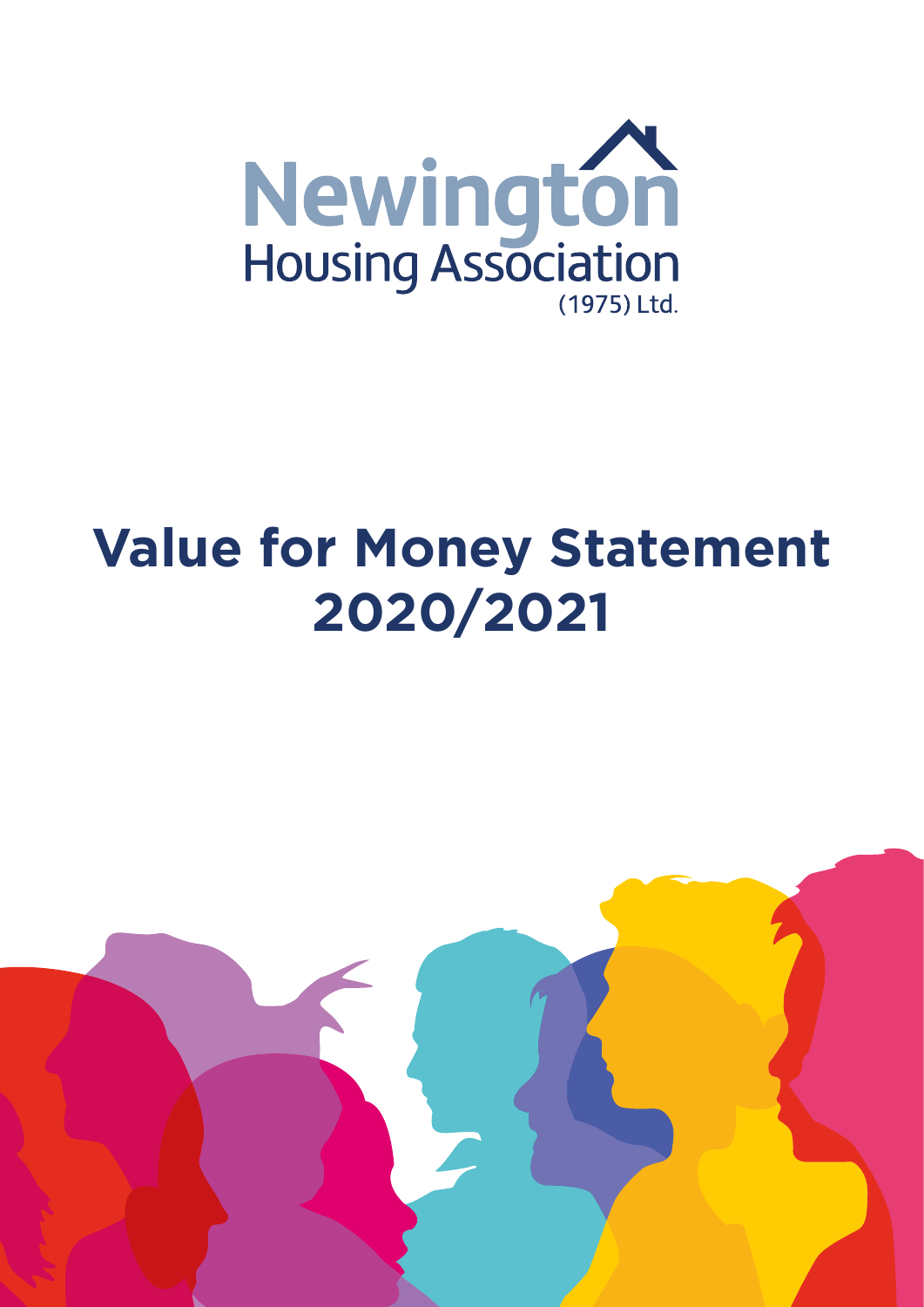## **Value for Money Statement 2020/2021**

Newington has defined Value For Money as a way to manage resources to provide quality services, homes and help create safe, sustainable and vibrant communities for people to live and work. Value For Money is based not only on minimum cost of the services provided but also on the maximum efficiency and effectiveness (outcomes) of the resources employed to deliver the service. Value For Money is about achieving the right balance between the three **'E's**'- **Economy, Efficiency and Effectiveness**.





Value For Money is high when there is an optimum balance between all three 'E's'; relatively low costs, high productivity and successful outcomes.

Social value within Newington is not limited to the outcomes that flow from housing assets or from the provision of housing services but by also supporting the local economy and community led organisations that deliver valuable service and support, which enhance communities and people's lives. The Association wants to maintain Value For Money and be transparent about it. We have a clear aim of



what we want to achieve, where our principles are and that our homes and services:

- Meet the needs of tenants and other service users at the right time and meet their expectations,
- Are of the right quality and are fit for purpose,
- Generate high levels of satisfaction and enhance our reputation and our track record,
- Services are delivered from suppliers (internal or external) whose prices are competitive for the quality of service provided.



**Effectiveness** 

**Efficiency** is a measure of productivity or how much is gained from what is put in.

These principles improve our sustainability, viability and opportunities for the future.

### **Our Group Structure Agreement with Apex Housing**

On 6 April 2015, Newington Housing Association became part of the Apex Housing Group. Whilst retaining its independence as a Housing Association, Newington HA has aligned itself, voluntarily, to a dynamic and innovative organisation within the NI social housing sector, which is a driver for the formation of this new joint partnership initiative that will realise efficiency savings, boost surpluses and increase the potential borrowing capacity of both organisations.

The new combined Group Structure Agreement will allow us to:

- Optimise future returns on assets
- Include performance management and scrutiny functions which are effective at driving and delivering improved value for money performance
- Allow us to identify a clearer understanding of the costs and outcomes of delivering specific services and any underlying factors which may influence these costs
- Ensure financial resilience and provide both Associations with the capacity to continually grow
- Increase housing supply
- 
- Will deliver greater benefit to our existing and future tenants and local communities.



• Sustain and develop fit for purpose services to our tenants and additional investment in our homes



Economy is the price paid for what goes into providing a service.

is a measure of the impact achieved and can be both qualitative and quantitative.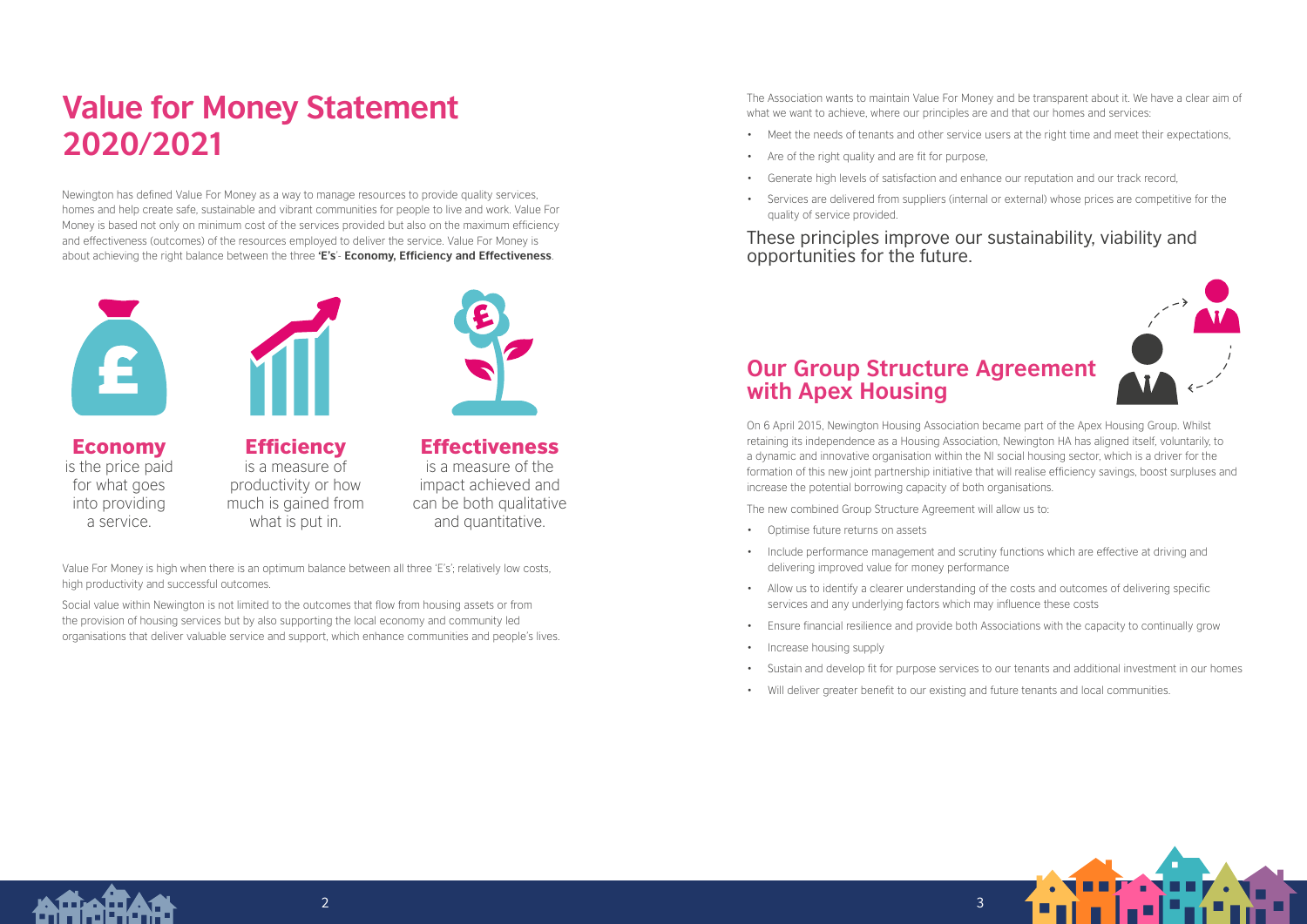Some examples of activities in 2020/21 where these Value for Money principles were applied are as follows;



#### **Loan Finance**

Newington HA undertook a procurement process to secure a £10,000,000 loan. This will take the form of a Revolving Credit Facility, which will then convert to structured debt to provide working capital for development aspirations and to ensure funds are available for future planned maintenance commitments. As part of this process a tender exercise was also carried out for the legal services required on behalf of the Association and the Bank.



### **Organisational Review**

The Board recognised that a full review of functions and staffing was necessary to ensure the structures were fit for purpose and to ensure value for money in service delivery. Although the review was completed in 2018/19, implementation of the recommendations commenced in April 2019 and is now almost complete. The following actions were implemented in the year:

• A new role was created from April 2020 for a planned development officer in recognition of the growth in this area and to enable the Association to fulfil its development aspirations over the next few years.



#### **Repairs & Maintenance**

A jointly procured Planned and Cyclical Maintenance Contractor Framework became operational on the 1 April 2017. This framework when coupled with a jointly procured Measured Term Contract (MTC) for reactive maintenance in 2016 ensures that contractors employed are the most efficient in terms of the balance between competitive pricing and quality of service. The procurement of a new MTC contract for reactive maintenance to commence in 2021 is now almost complete in partnership with Apex HA.

Our approach to how we maintain our assets and tenants' homes is set out in our Asset Management Strategy (AMS) developed in 2017. The AMS emphasises the need to achieve Value For Money by identifying planned maintenance programmes therefore improving the quality of homes, increasing tenant satisfaction and reducing the cost of reactive repairs.



### **Office Accommodation**

In November 2019 construction of new office accommodation began on the site of our office on the Limestone Road. This required the Association to decant to temporary offices on Duncairn Gardens. The original completion date for the project was March 2021, however the Covid-19 pandemic and Coronavirus Regulations have had an inevitable impact on this completion date. Construction has resumed and the project is now expected to be completed in November 2021.



#### **Social Value Investment, Tenant Participation & Community Engagement**

#### **MEASURING SOCIAL IMPACT**

During 2020/21, our Community Investment Fund expenditure was £69,740. This expenditure includes funding awards distributed by our BOM to local community groups/organisations, funding of a dedicated U/C & Welfare Advice Officer who is directly employed by the North Belfast Advice Partnership but match funded by the Association and Nationwide building Society, as well as internal projects and initiatives delivered directly by us. It also part funds the Community Engagement Officer's salary, whose role is extremely important to local community and voluntary groups, who work tirelessly to improve the lives of residents throughout North Belfast.

Newington continues to measure the impact of its community investment activities. During 2020/21 of the £69,740 expenditure outlined above, the Association spent £26,800 on community investment initiatives to promote and ensure delivery of the following:





**A local amateur boxing club**



**of Christmas Dinners to elderly residents throughout North Belfast**

 **A Homeless/ Rough Sleepers Youth Outreach Initiative**





 **Environmental and education programme for NHA residents**



**Helping to sustain a local advice and support service for residents within North Belfast**





**A local Mental Health charity**



**An NHA resident who delivers Christmas hampers to pensioners each year**

**Several local Food Banks and charities assisting with a Community Response to Covid-19**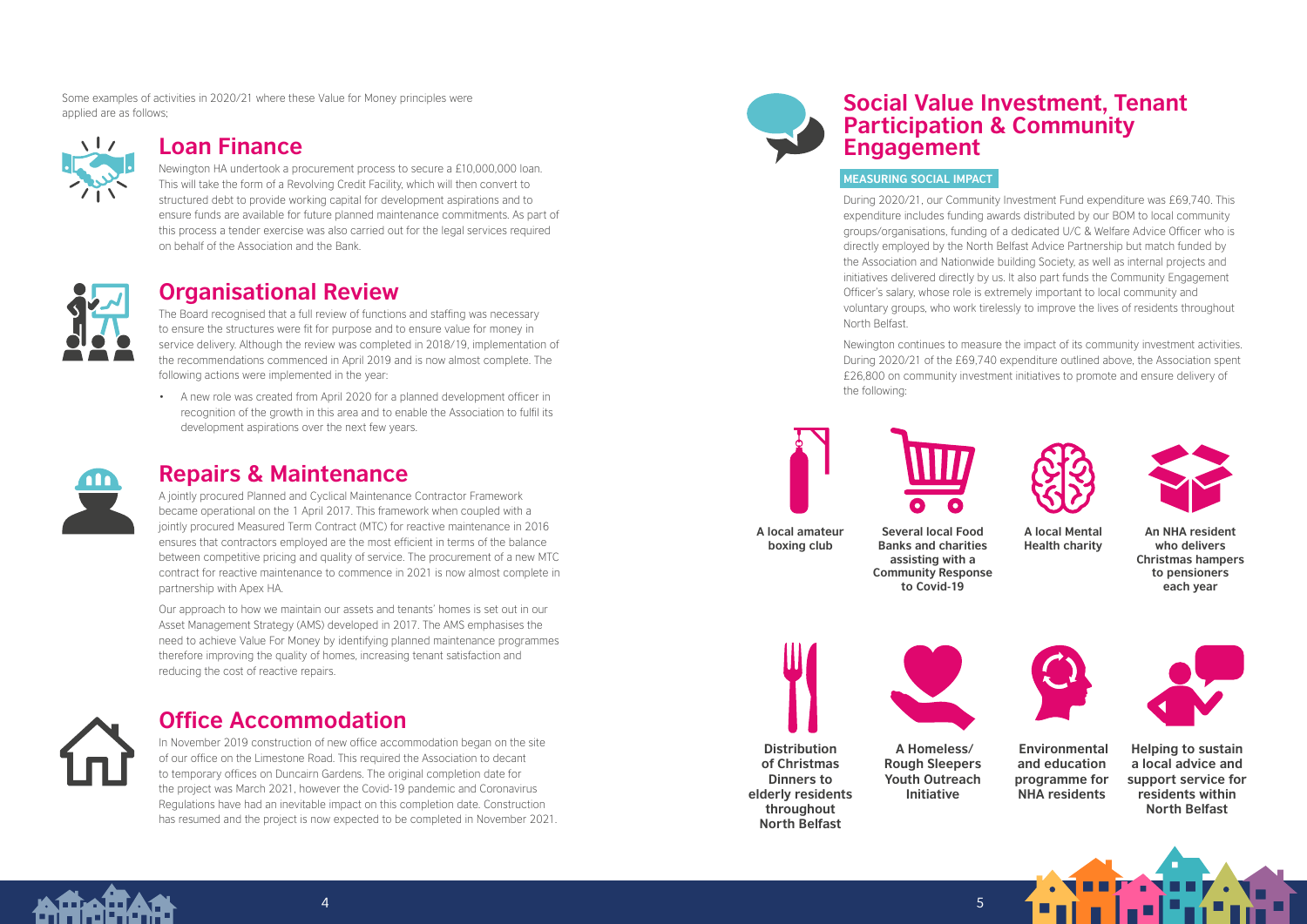



During 2020/21 the Association distributed funding awards to 15 local groups/ initiatives/organisations to deliver many of the above projects and services throughout North Belfast.

We supported six tenants and/or tenant family members through our Student Bursary Scheme, aimed at students in full-time third level education.

The Bursary scheme supports them with an annual payment for the three- or fouryear duration of the course.

As part of the Association's response to Welfare Reform and the introduction of Universal Credit and the impact on NHA tenants, the Association committed to funding North Belfast Advice Partnership (North Belfast Advice Partnership) to employ a Universal Credit/Welfare Advice Officer. In partnership with North Belfast Advice Partnership, the Association were able to secure match funding from the Nationwide Building Society, which ensures this critical post will be funded for two years. This service will be available to all residents of North Belfast as well Newington HA tenants. In 2020/21 the Welfare Advice Officer provided support to 372 clients and generated income in excess of £1 million: as well as playing a pivotal role in the upscaling of the North Belfast Advice Partnership's local foodbank, provision of hot meals to local people and other community support initiatives.

#### **TENANT PARTICIPATION & COMMUNITY ENGAGEMENT AND COLLABORATIVE WORKING WITH OUR TENANT FORUM**

In June 2020, the Association launched its new Tenant Participation & Community Involvement Strategy 2020-2023. Prior to its launch, the Association undertook an extensive process of consultation with residents, political representatives, and communi ty partners. Our new Strategy is complimented by a three-year Action Plan for 2020 – 2023, which sets key strategic objectives that are aligned to the Association's current three-year Corporate Plan's objectives. Within the new Action Plan, there are targeted delivery timeframes and performance outcome measures built in to ensure effective and meaningful participation and the efficient delivery of practices. An annual Action Plan was developed, which aligned it to the annual Business Plan.

Within our new Tenant Participation & Community Involvement Strategy 2020 – 2023, we will continue to:

- put tenants' views at the heart of the decision-making process,
- listen, act and provide feedback to tenants on what they tell us,
- provide a range of options for tenant involvement,
- ensure the promotion and expression of our community ethos, ensure all staff embrace this strategy and ensure the involvement of all staff in the development of meaningful participation,
- review our practices and how we operate and act positively to feedback,
- commit to the provision of adequate resources to deliver all aspects of the Strategy,

• provide tenants with the support they need to promote tenant participation,

- local empowerment and community cohesion,
- environment

• promote partnership working between the Association, tenants and the local community to deliver effective and meaningful improvements to the local

Although impacted by the Covid-19 pandemic, Newington Housing Association has delivered on many of its commitments set out in the Tenant Participation Community Involvement Strategy 2020 – 2023 and initial year-one Action Plan. Quarterly updates were provided to the Housing & Communities Committee and Board to ensure all objectives were met.

Newington Housing Association continually strives to work with the Tenants Forum and local residents to ensure tenants are at the heart of the decision making process, to build upon existing good practices and to increase the extent and effectiveness of tenant participation within the organisation. In delivering, Newington Housing Association ensures compliance with regulatory requirements. Bespoke work with the Association's Tenants' Forum was impacted as a result of the pandemic however where possible we continued to work with residents and local organisations through digital platforms, sharing information on our website and directly emailing Tenant Forum members. Newington continued to seek out opportunities to ensure tenants remained at the heart of our decision - making process, to build upon existing good practices. In delivering, Newington Housing Association ensures compliance with regulatory requirements.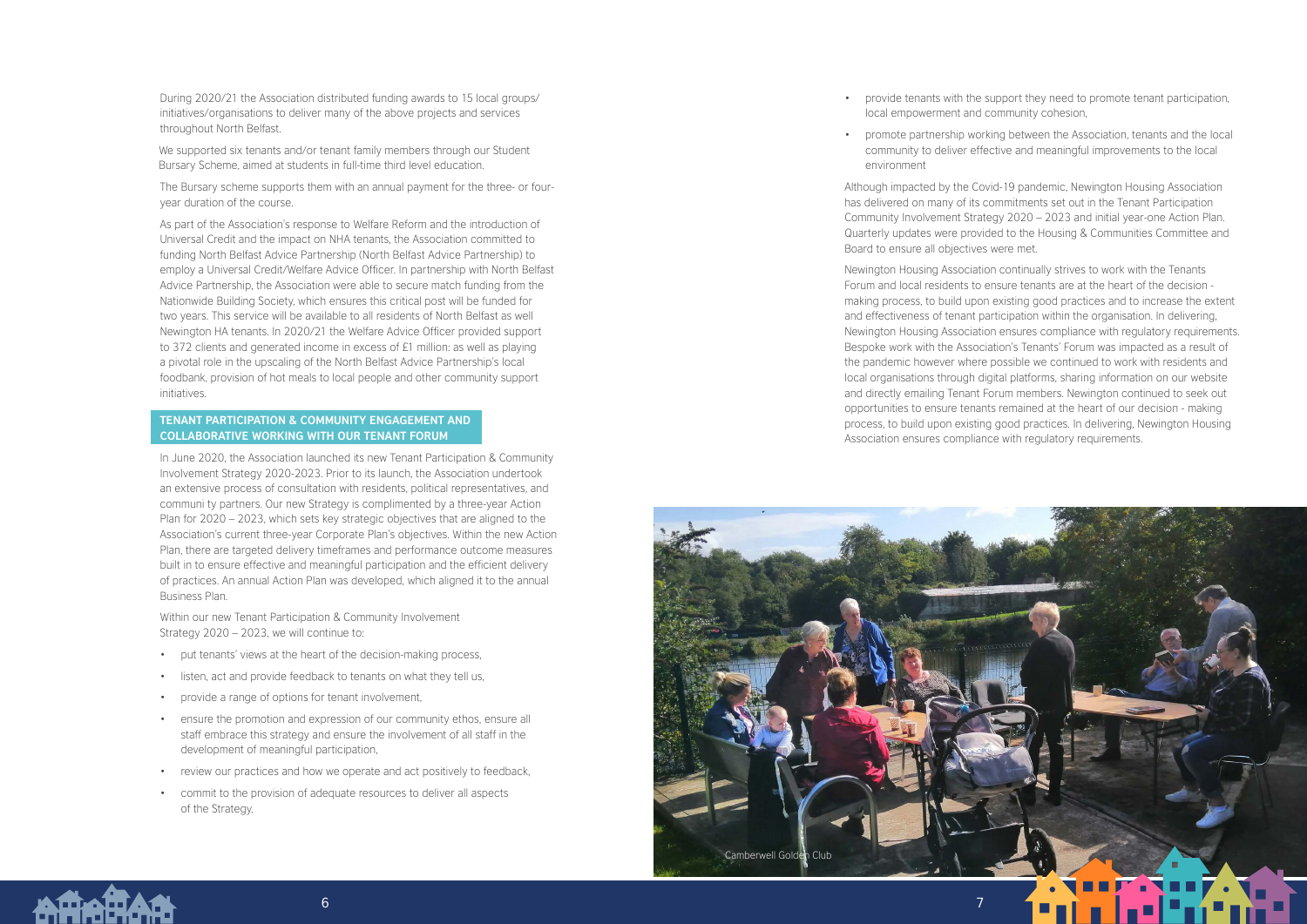

#### **Main Tenant Participation & Community Involvement highlights during 2020 - 2021**

- In early April 2020, the Association began Good Morning Newington calls with over 190 of our households aged 60+, offering advice, support, signposting or just a friendly voice and listening ear. These calls were designed to offer those most vulnerable reassurance that Association staff were there and available whenever required. These calls took place until June 2020 and many of those contacted were extremely welcoming and appreciative of the calls.
- Between April and June 2020, several NHA staff volunteered daily to help with the North Belfast Advice Partnership's Food Bank, which was based at Holy Cross Boys' School in Ardoyne. NHA staff helped put together and deliver essential food hampers as well as helping with the collection of essential supplies from wholesalers, for distribution throughout North Belfast and beyond
- In May 2020, as Belfast City Council Council waste management facilities/ recycling centres had been closed to the public, the Association organised the delivery of **seven** skips to various location throughout lower North Belfast, to help elevate the build-up of household waste in areas where most of our homes

are located.

• In February 2021, the Association were delighted to win the Chartered Institute of Housing's 'Working in Partnership Award' for our 'Annual Student Bursary Awards Scheme' which we deliver in partnership with Newington Credit Union.

- Residents at Camberwell Court took part in The Virtual Big Lunch NI event in June 2020. NHA staff prepared lunch for elderly residents and delivered it to their homes.
- During the summer months, NHA staff worked with residents to re-establish Camberwell Golden Club.
- NHA staff worked closely with residents to establish a new local Residents' Group (i.e., Newington Residents Group).
- NHA Board awarded **£10,250** to North Belfast Advice Partnership and The Society of St Vincent de Paul to support vulnerable households throughout Belfast during the run up to Christmas. They also approved and distributed financial support totaling **£6,400** to support internal and external initiatives as well as approving funding of **£7,000** to deliver our Camberwell Court Grow NI project during 2021. The Board also approved funding of **£3,000** to sustain a local benefit advisory service at Tar Isteach, one of several local advice centres who form the North Belfast Advice Partnership (North Belfast Advice Partnership).
- NHA staff provided over **90** volunteering hours to North Belfast Advice Partnership at their Christmas Hamper & Toy Appeal distribution centre at the SSE Arena, Belfast. NHA had representation daily at the centre and staff attended during evenings and weekends.

• NHA staff distributed three course Christmas lunches to **70** sheltered housing residents in December 2020, which were funded by NHA.

• The Association acquired external funding of more than **£11k** to deliver a Digital Inclusion Project for elderly residents and to also enhance communal facilities at our Camberwell Court Sheltered Scheme.

• Our Scheme Co-Ordinator at Camberwell Court remained on site daily (Mon. –

- 
- 
- 
- Fri.) throughout the pandemic.
- 

• Our Summer & Winter 2020 Newsletters and Annual Report were designed, published and distributed to all NHA tenants within our targeted timeframes.



Newington Housing Association is also part of Supporting/Empowering Communities Tenant Participation Practitioners Network.

#### **Tenant Views**

The Association's most recent Tenants' Satisfaction Survey, which was completed in 2018 indicated the percentage satisfaction levels in the following areas:

One of the Association main Business Plan Objectives for 2020/21 was to carry out Tenant Satisfaction Surveys with all Association tenants during the 2020/2021 reporting period. Although our sheltered tenants were surveyed during 2020/21, our general needs tenants surveys have still to be completed and this will be done during 2021/22.



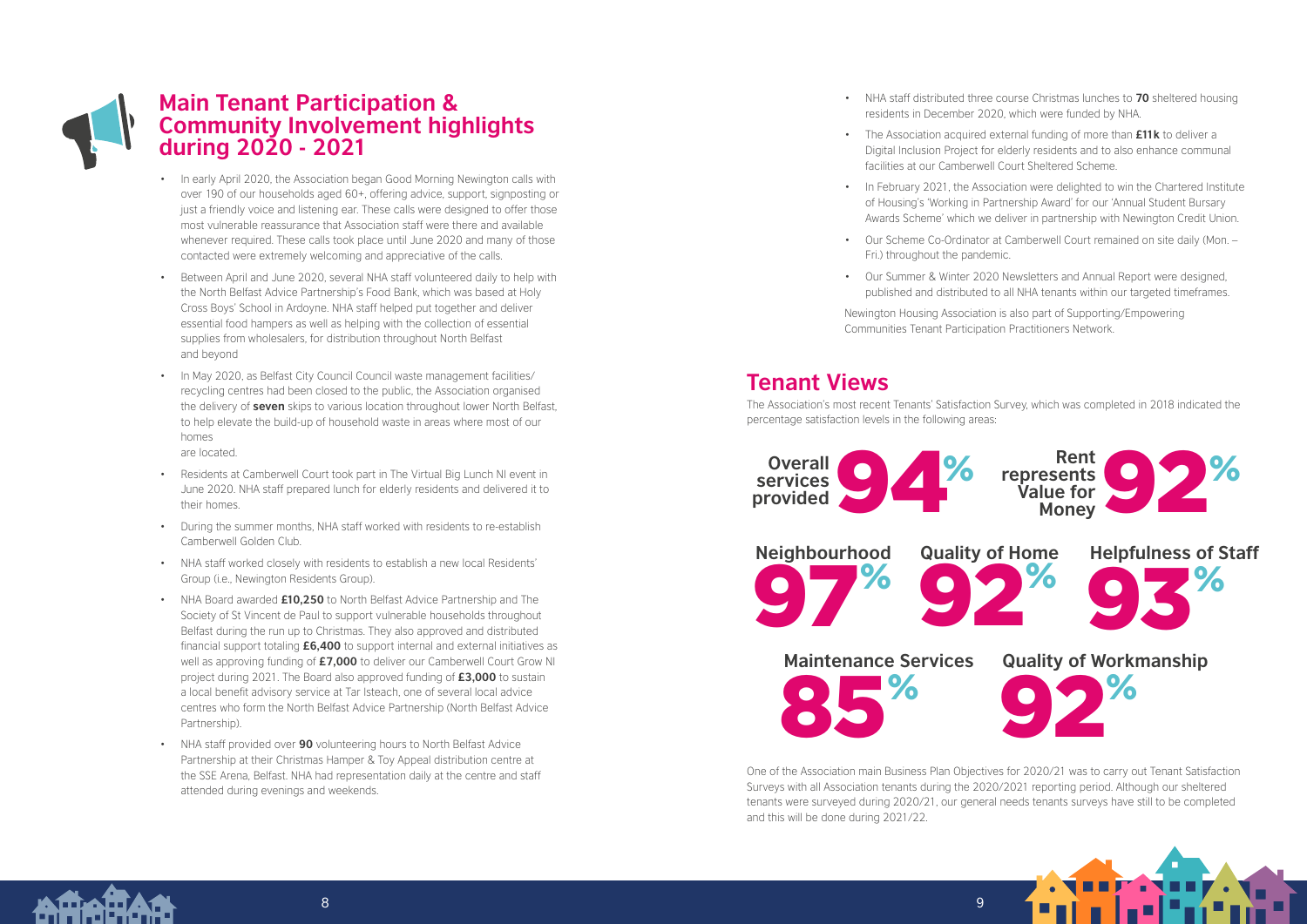

### **Creating Safe & Vibrant Communities**

A key objective of Newington is to work in partnership with other community, voluntary and statutory agencies in creating safer more vibrant communities for people to live and work and improve opportunities for individuals. The Association currently attends 13 community-led initiatives throughout North Belfast. At many of these community safety meetings there are representatives from various statutory agencies, community and voluntary sector organisations and residents. These partnership working groups offer a joined-up approach to tackling local issues facing various areas throughout North Belfast. Throughout 2020/2021 and particularly during Q.1 and Q.2, the holding of these meetings were severely impacted due to the outbreak of the Covid-19 Pandemic. In total, the Association attended 48 out of a possible 57 community meetings during 2020/2021, which equates to an attendance rate of 84%.



#### **Commitment to Working with Other Housing Associations**

To further improve the Value for Money processes within NHA, there is a commitment to collaborative working with other HA's and the Northern Ireland Federation of Housing Associations (NIFHA).

The Association attends the following meetings to share ideas, best practice, enhance services and to promote a positive image of individual HA's and the social housing sector in general.

- NIFHA Governance/CEO Forum
- North West Housing Forum
- NIFHA Finance Forum
- NIFHA Housing Association Managers Forum
- NIFHA Comms Officers Forum
- Supporting/Empowering Communities Tenant Participation Practitioners Network Group
- NIHE, NIFHA & HA's Operational Group



### **Financial Results**

During 2020/21 there have been opportunities and challenges including:

• Operating surplus remained relatively consistent (increase of 2.2% to £1.35m (2020: £1.32m). Net surplus decreased by 15% to £595K (2020: £703K). The

b) £153k increase in salaries (First full year following organisational review, 1

c) £152k decrease in HAG amortisation due to alignment of component life

d) £9k increase in legal & professional fees due to review of Intra Group agreement and Rules as well as Savills valuation obtained in the year.

e) £11k increase in computer costs due to full year for Decision Time Risks and Goals modules and Bluezone software as well as additional support and

These movements which have reduced the surplus have been set off

a) £143k decrease in depreciation due to alignment of component life cycles

c) Previous year included some one-off expenditure such as £40k

refurbishment to Groundworks and £32k loss on disposal on office

d) £14.5k decrease in consultancy fees. These were higher in prior year mainly

e) £53k reduction in interest rates due to falling interest rates.

- main points to note are as follows:
- a) £416k increase in pension liability
- new post from April 2020, pay rises)
- cycles with APEX
- 
- licences purchased due to remote working.
- by the following:
	- with APEX
	- b) £396k increase in net rental income
	- premises.
	- due to organisational review.
	-
	- 2.2% at end of quarter 1 to 2.75% at year end.
	- long-term strategic objectives.



• During the year 77% of the Association's rental income was received directly from Housing Benefit or Universal Credit. At June 2020 47 tenants had advised that they had been furloughed by their employer and were engaging with Housing Officers to maintain their rent accounts and minimise arrears. Arrears actions were carried out remotely for much of 2020/21 with contact by telephone, email, text and letter. Recovery action for relevant debtors including legal proceedings was in line with Department For Communities Covid guidance. The Association along with Nationwide Building Society match-funded a Welfare Advice post, which commenced in January 2020 for a two-year period. This has proved invaluable during the pandemic both for Newington tenants and residents in the wider North Belfast area. The impact of the Coronavirus pandemic on rent arrears at the end of the financial year were negligible. Non-technical rent arrears as a % of total income increased from

• Overall, the association continues to perform well on a range of cost, financial and asset performance metrics which show NHA is on track to meeting its

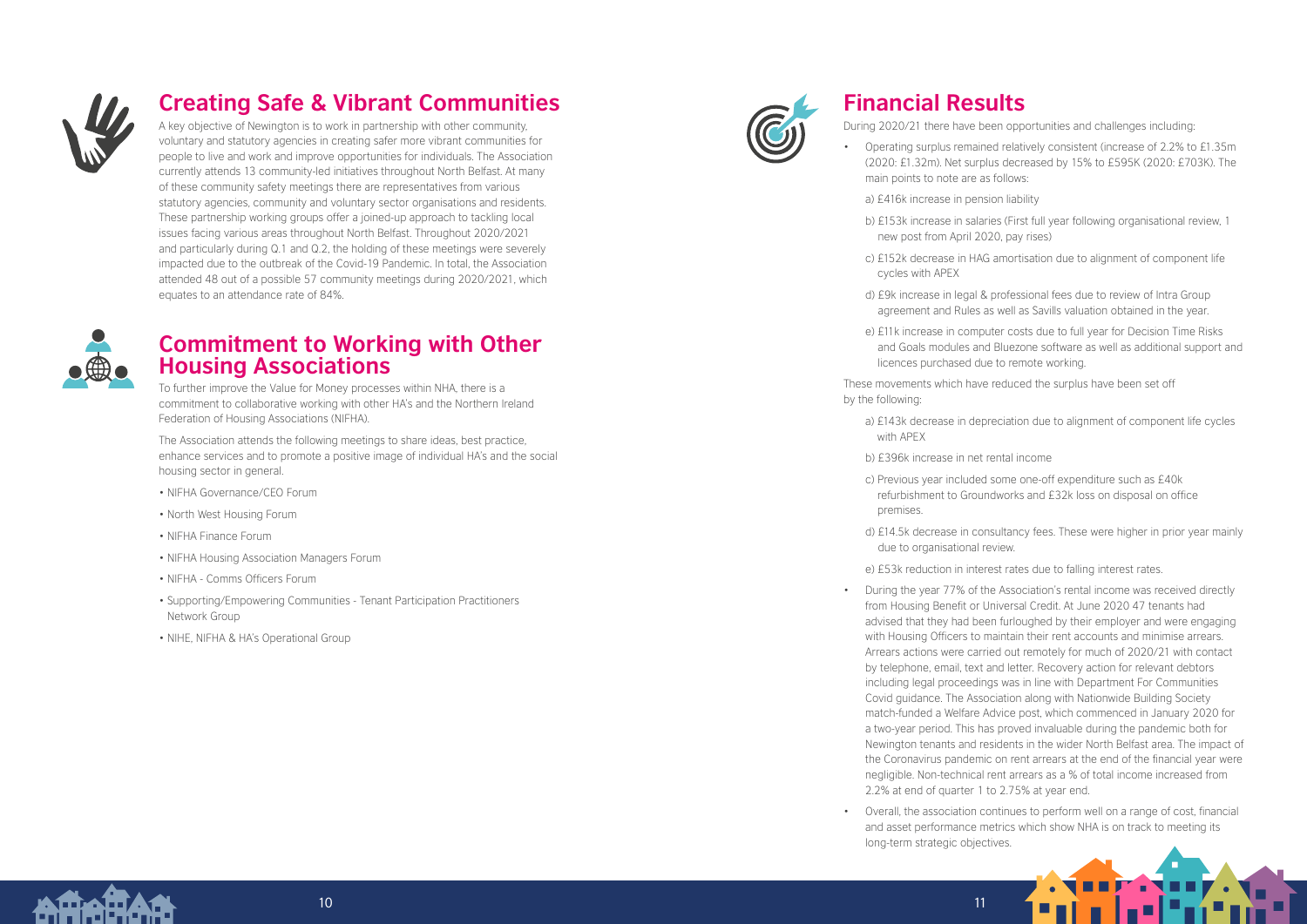

## **Asset Performance**

#### **Measurement**

NHA is developing how it reports on value for money in order to continue to provide effective and efficient services and meet the DfC's regulatory framework. NHA has regularly measured its performance against peers within NI.

#### **202 NHA Benchmarking Performance (Internal)**

A comparison of some of the primary indicators for 2019/20 is set out below along with the results of the NIFHA Global accounts:

| <b>Portfolio</b>           | <b>Book value</b><br>£'000<br>2021 | Rental<br><b>Income</b><br>(excl rates)<br>£'000<br>2021 | <b>Gross Yield</b><br>2021 | <b>Book value</b><br>£'000<br>2020 | Rental<br><b>Income</b><br>(excl rates)<br>£'000<br>2020 | <b>Gross Yield</b> '<br>2020 |
|----------------------------|------------------------------------|----------------------------------------------------------|----------------------------|------------------------------------|----------------------------------------------------------|------------------------------|
| Social housing<br>lettings | 66.774                             | 3.548                                                    | 5.3%                       | 67.118                             | 3.478                                                    | 5.2%                         |

| <b>Indicator</b>           | <b>Newington HA</b> | <b>NIFHA Global Accounts</b> |
|----------------------------|---------------------|------------------------------|
| Operating margin           | 27.4%               | 22.4%                        |
| Net margin                 | 14.6%               | 12.1%                        |
| Gearing                    | 25.1%               | 31.2%                        |
| Average borrowing per unit | £26,907             | £23,316                      |
| Current ratio              | 1.18                | 1.00                         |

Gross Yield = Rental Income/Book Value



| <b>Finance</b>                    | <b>Year 20/21</b> | <b>Year 19/20</b> |
|-----------------------------------|-------------------|-------------------|
| Management cost per unit (1)*     | £776              | £854              |
| Maintenance cost per unit (2)*    | £1,402            | £1,381            |
| Actual income vs budget           | 96%               | 99%               |
| Actual expenditure vs budget      | 96%               | 101%              |
| Interest Cover (3) - Times        | 3.6               | 2.2               |
| Gearing (4)                       | 25.4%             | 25.1%             |
| Gross Margin (5)                  | 28.4%             | 27.4%             |
| Net Margin (6)                    | 12.5%             | 14.6%             |
| Return on Capital Employed (7)    | 2.1%              | 2.01%             |
| Headline social cost per unit (8) | £2,622            | £3,140            |
|                                   |                   |                   |

\*Change in basis of calculation





Salary costs as % of turnover - I Leavers during the year Employee turnover Days lost through sickness % Employee sickness absence



#### **Property Services** All repairs completed within target  $ICO < 4$  hours Emergency repairs  $<$  24 hours Urgent repairs  $<$  4 days Routine repairs  $<$  20 days COTs completed within target -COTs completed within target -Properties with gas certificates Works orders which were cyclical Total works orders raised which (i.e., ICO's, emergency, urgent, routine & Total works orders competed or were response (i.e., ICO's, etc.) Expenditure on response repair Expenditure on cyclical mainten Expenditure on capitalised repa

|                       | <b>Year 20/21</b> | <b>Year 19/20</b> |
|-----------------------|-------------------|-------------------|
| <b>Excl HAG Amort</b> | 21.4%             | 18.7%             |
|                       |                   | 3                 |
|                       | 5%                | 15%               |
|                       | 194               | 223               |
|                       | 4%                | 5%                |





|                                   | <b>Year 20/21</b> | <b>Year 19/20</b> |
|-----------------------------------|-------------------|-------------------|
| get                               | 99.0%             | 94.5%             |
|                                   | 99.4%             | 97.8%             |
|                                   | 99.5%             | 98.5%             |
|                                   | 98.9%             | 92%               |
|                                   | 98.3%             | 89%               |
| H&S                               | 97.7%             | 95.45%            |
| General                           | 94.7%             | 85.71%            |
| in place                          | 100%              | 100%              |
| al                                | 765               | 874               |
| were response<br>outine & COT's). | 2,886             | 2,955             |
| n time which                      | 2,857             | 2,792             |
| 'S                                | £347,489          | £452,032          |
| ance                              | £207,944          | £118,758          |
| ıirs                              | £164,537          | £590,100          |



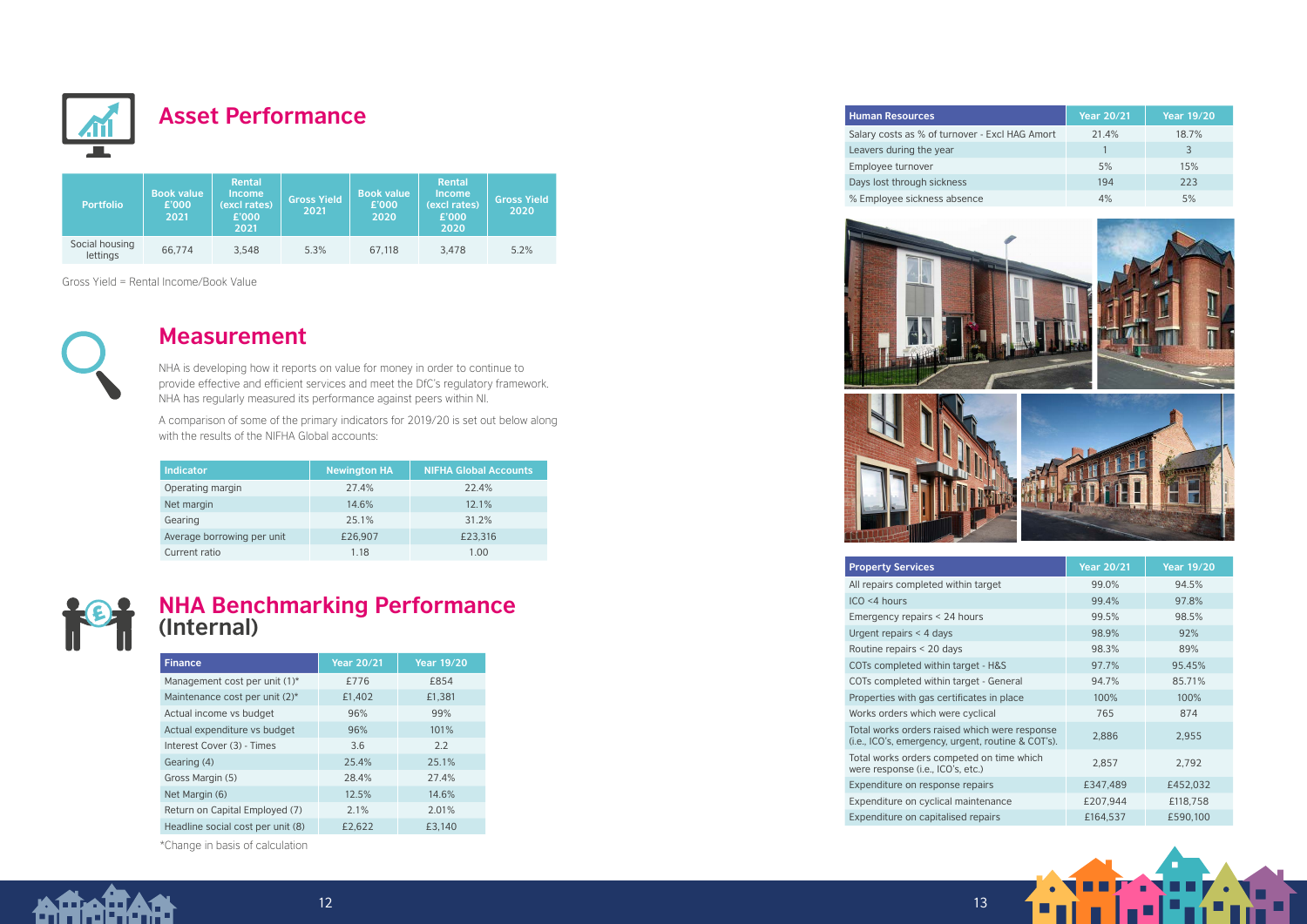| <b>Complaints (Service Delivery)</b> | <b>Year 20/21</b> | <b>Year 19/20</b> |
|--------------------------------------|-------------------|-------------------|
| Number of complaints received        |                   |                   |
| Number of complaints resolved        |                   |                   |
| Number of complaints ongoing         |                   |                   |
| Complains referred to Ombudsman      |                   |                   |

| <b>Housing Management</b>                                      | <b>Year 20/21</b> | <b>Year 19/20</b> |
|----------------------------------------------------------------|-------------------|-------------------|
| Income Collected (incl. O/S HB)                                | 99.0%             | 99.7%             |
| Tenant Arrears – Technical as % of<br>technical income         | 4.86%             | 4.90%             |
| Tenant Arrears - Non-technical as % of<br>non-technical income | 12.05%            | 7.3%              |
| Tenant Arrears- Non-technical as % of<br>total income          | 2.75%             | 1.9%              |
| <b>Tenant Arrears - Total</b>                                  | 6.48%             | 5.54%             |

| (ASB - Complaints)            | <b>Year 20/21</b> | <b>Year 19/20</b> |
|-------------------------------|-------------------|-------------------|
| Number of complaints received | 52                | 45                |
| Number of complaints resolved | 41                | 45                |
| Number of complaints ongoing  | 11                |                   |

| <b>Housing Stock - Properties at Y/E:</b> | <b>Year 20/21</b> | Year 19/20 |
|-------------------------------------------|-------------------|------------|
| No. of new properties developed           |                   | 19         |
| No. of House Sales completed              |                   |            |
| New supply delivered                      | $0\%$             | 2.6%       |
| No. of properties in NHA ownership        | 722               | 723        |

**Housing Stock (Voids):** 

Void properties available for let Void prop. awaiting COT works

#### **Yoid Performance**

Total Void Loss (Year End) Void Loss as a % Income Receiv

#### **Housing Stock (Lettings)**

No. of G/Needs & Sheltered - New No. of G/Needs & Sheltered - Re No. of Supported Housing - Rele

### **Commentary on Financial KPIs**

(1) Management costs per unit exclude community investment costs and one-off or exceptional costs. These are lower than the prior year due to less admin costs being recharged due to delay in spending in areas such as staff training, advertising and consultancy fees due to the pandemic.

(2) Maintenance costs per unit are higher this year due to increased salaries due to new post created as well as higher cyclical repairs due to two years of cyclical painting costs and significant pest control costs.

- 
- 
- (3) Interest cover is higher due to reasons above as well as significantly lower spend on capitalised repairs in the year due to the pandemic.
- (4) Gearing is slightly higher due to draw down of £1.2m loan in the year.
- (5) and (7) Gross and ROCE are higher due to reasons given in (1), (2) and (3) above.
- pension liability of £284k (£66k in prior year).
- in the year.



|      | <b>Year 20/21</b> | <b>Year 19/20</b> |
|------|-------------------|-------------------|
| ting |                   |                   |
|      |                   |                   |

|       | <b>Year 20/21</b> | <b>Year 19/20</b> |
|-------|-------------------|-------------------|
|       | £30.064           | £43.613           |
| vable | 0.73%             | 1.07%             |

|         | <b>Year 20/21</b> | <b>Year 19/20</b> |
|---------|-------------------|-------------------|
| ew-Lets | 0                 | 19                |
| elets   | 25                | 24                |
| ets     | 20                | 26                |

(6) Net margin lower than prior year due to significant increase in actuarial loss on

(8) Headline social cost lower due to lower spend on capitalised repairs